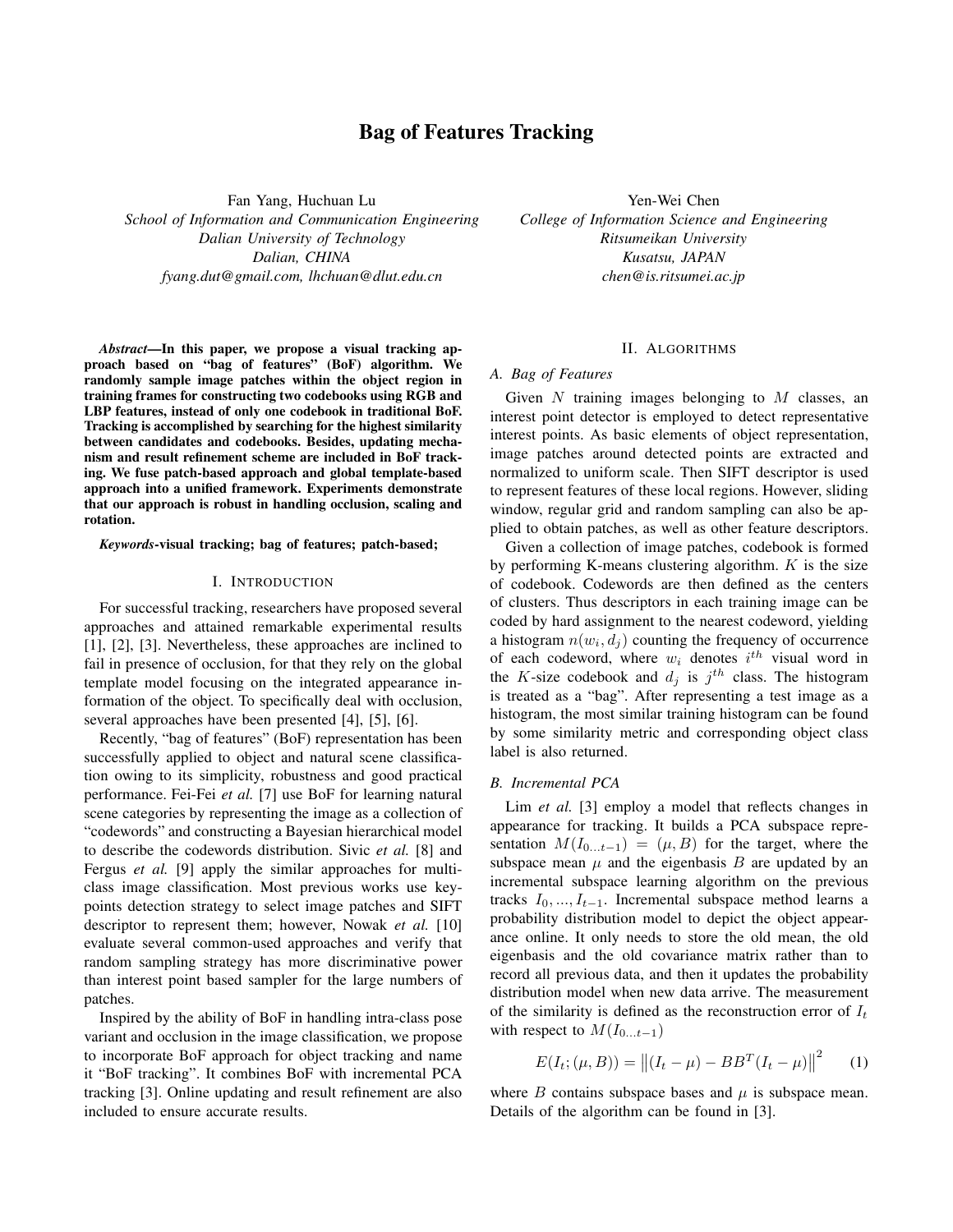

Figure 1. Random sampling

### III. BOF TRACKING

### *A. Initialization*

Before tracking, initial parameters should be specified manually, including central point, width, height and rotation angle of the object, as well as sampling radius of affine parameters – scaling, translation and rotation. For each frame, amounts of candidate targets with different affine parameters are randomly generated by particle filter around the tracked result in the previous frame. Our task is to select the best particle that is most similar to the object.

### *B. Codebook Construction*

In the tracking realm, there are only few training images at the beginning, which are insufficient to generate codebook and bags. In order to provide sufficient training samples, we apply incremental PCA tracking in the first M frames  $(M = 5$  in our experiments). Then patches with a constant scale are randomly sampled within the region of the tracked object, as Figure 1 shows. The merit of random sampling is testified in [10].

In each frame, we collect  $N$  image patches and represent them by RGB descriptor and Local Binary Pattern (LBP) descriptor [11]. For color, we quantize each of the RGB channels into  $k$  bins and construct a  $k^3$  bins histogram. For texture, we adopt the extended LBP operator  $LBP_{P,R}^{riu2}$ . As frames slip, patches accumulate. By performing K-means clustering algorithm, features are gathered into a number of clusters and cluster centers compose the codebook. Figure 2 depicts the process of codebook construction. Different from the large-size codebook required in object classification (because different objects belonging to the same class usually contain various appearance and poses), to ensure the computational efficiency we limit  $K$  to be smaller than 50, and run the tracking system of several Ks. We find that  $K = 20$  is a good trade-off between accuracy and efficiency.

After codebook construction, training images are represented by codewords as bags. A bag is equivalent to the occurrence frequency of codewords in an image and can be represented as a histogram. M training images are converted to a set of bags  ${B_m}_{m=1}^M$  by raw counts.



Figure 2. Codebook construction

#### *C. Main Tracking Procedure*

Given trained codebooks and bags, we perform our BoF tracking. When a new frame arrives, we randomly sample  $T$  candidate targets, extract  $N$  patches and calculate candidates' similarities with codewords. Algorithm 1 shows the process (w.r.t. one codebook and one candidate). To compute the distance between a patch and a codeword, we simply use Euclidean distance metric, and for distance between the test bag and a trained bag, we measure them through  $\chi^2$  test.

# **Algorithm 1** BoF Tracking

**Given:** set of patches  ${P_n}_{n=1}^N$  in a candidate target  $S_t \in {S_t}_{t=1}^T$ ; codebook  ${C_k}_{k=1}^K$  containing K codewords; set of trained bags  ${B_m}_{m=1}^M$ ; bag of the candidate  $B_t^* = 0$  with length K 1: **for**  $n=1$  to N **do** 2: **for**  $k=1$  to  $K$  **do**<br>3: compute distant compute distance between codewords and patches  $d_{n,k}$  =  $dist(P_n, C_k)$ <br>4: **end for** 4: **end for** 5: select  $D_n = \min_{\{C_k\}_{k=1}^K} d_{n,k}$  and corresponding index I of the codeword 6:  $B_t^*(I) = B_t^*(I) + 1$ 7: **end for** 8: compute bag similarity  $V_{B,t} = \min_{\{B_m\}_{m=1}^M}$  $dist(B_t^*,B_m)$ 9: compute patch similarity  $V_{P,t} = \sum_{n=1}^{N} e^{-D_n}$ **Output:** Similarities  $V_{B,t}$  and  $V_{P,t}$ 

Once achieving a candidate's similarities for the two features, we combine them using Eq.2.

$$
S_o = \arg \max_{\{S_t\}_{t=1}^T} (w_t^{LBP} V_{P,t}^{LBP} + w_t^{RGB} V_{P,t}^{RGB})
$$
  
\n
$$
w_t^{LBP} = \frac{V_{B,t}^{LBP}}{V_{B,t}^{LBP} + V_{B,t}^{RGB}}, w_t^{RGB} = \frac{V_{B,t}^{RGB}}{V_{B,t}^{LBP} + V_{B,t}^{RGB}}
$$
 (2)

Bag similarity is used to weight the corresponding patch similarity. The candidate with maximal combined similarity is selected as the tracked object  $S<sub>o</sub>$ .

### *D. Updating*

Since appearance and pose changes of an object occur all the time, updating is necessary or even crucial. In our approach, we devise a codebook updating scheme, as shown in Algorithm 2.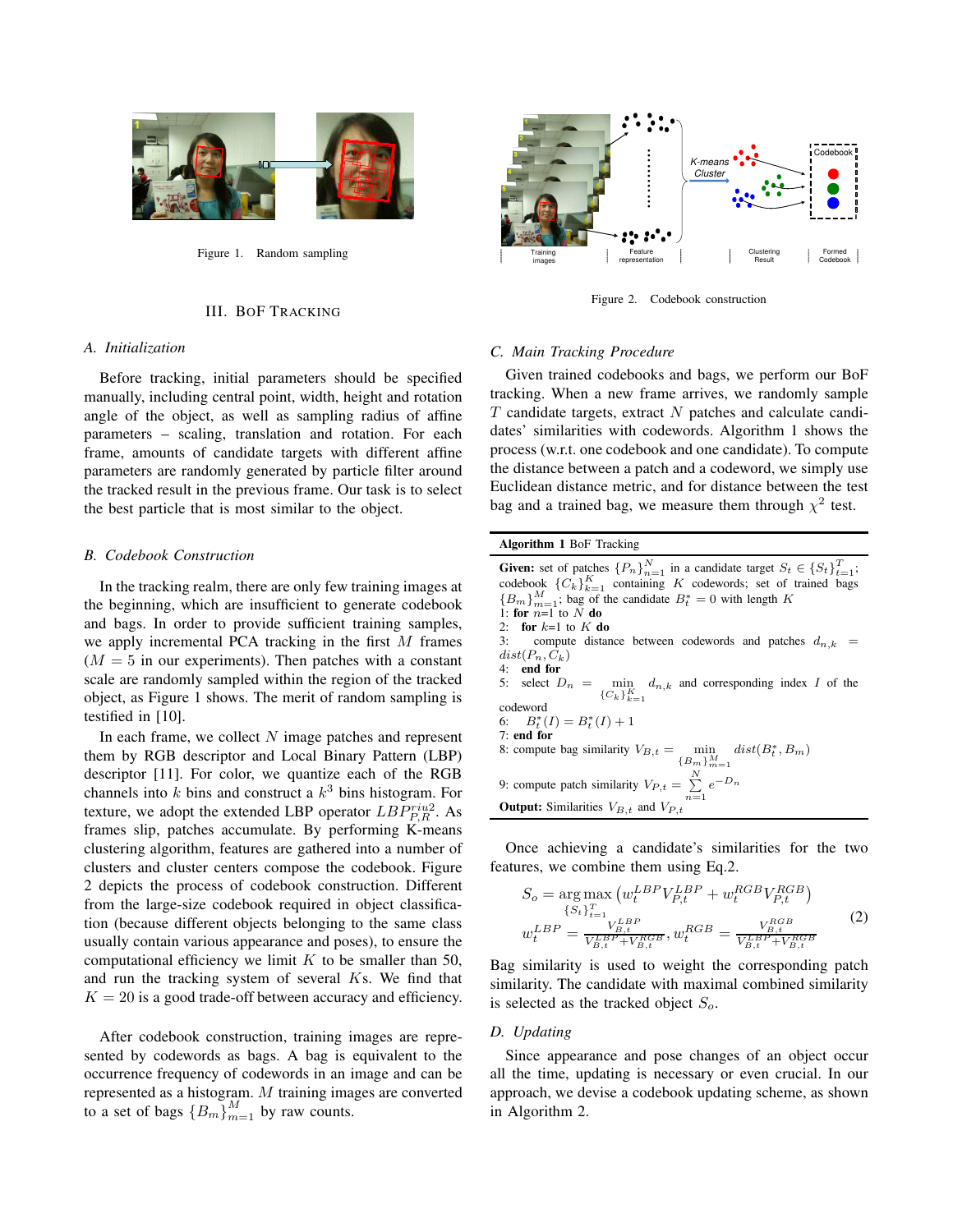**Algorithm 2** Codebook Updating

1: After obtaining the tracked object  $S_o$ ) in frame  $F_i$ 

1.1: order the values  $\left\{e^{-D_n}\right\}_{n=1}^N$  that indicate the similarity of a patch with the codebook

```
1.2: collect p patches with highest value e^{-D_n} using Eq.3
```
2: Repeat step 1.1 and step 1.2 in the following  $f$  frames

3: Perform K-means again on the new patch collection containing  $fp$ patches and the old codebook

We use Eq.3 to adaptively adjust the number of selected "good" patches.

$$
p = \begin{cases} p_1 & V_{P,t} \le Th \\ p_2 & V_{P,t} > Th \end{cases}, \quad p_1 < p_2 \tag{3}
$$

where  $V_{P,t}$  is the patch similarity the tracked object.  $Th$ is a predefined and constant threshold. After  $f$  frames, we obtain a new collection of patches  $\{P_i\}_{i=1}^{fp}$ . We then perform K-means again on  $\{P_i\}_{i=1}^{fp}$  and the old codebook  $\{C_k\}_{k=1}^K$ using Eq.4. Note that the size of the codebook remains 20 after updating.

$$
{C_k^*}^K_{k=1} = kmeans({P_i}^f_{i=1}^f, \lambda {C_k}^K_{k=1}^K)
$$
 (4)

where  ${C_k^*}_{k=1}^K$  denotes the new codebook and  $0 < \lambda < 1$ .  $\lambda$  is a forget factor imposed on the old codebook to reduce its importance gradually so that the newly-constructed codebook pays more attention to the latest patches.

## *E. Results Refinement*

To improve the tracking performance, we use incremental PCA tracking to refine the results: when the combined similarity of BoF tracking is below a threshold  $Th_r$ , we combine the respective "best" particle of incremental PCA tracking and BoF tracking

$$
X_t = \alpha X_{t1} + (1 - \alpha) X_{t2} \tag{5}
$$

where  $X_{t1}$  and  $X_{t2}$  represent the affine parameters of incremental PCA tracking and BoF tracking.  $X_t$  is affine parameters of the refined result and  $\alpha = 0.7$ . If the combined similarity of BoF tracking is greater than  $Th_r$ , we treat its result reliable. Then the tracked object is only determined by BoF tracking. In this case, we omit the result refinement stage. IVT is only updated using the method in [3], without contribution to the final tracking result.

### IV. EXPERIMENTAL RESULTS

Testing sequences are color images from CAVIAR Database and our own dataset. 64-dim RGB and 59-dim LBP histogram are computed to represent patches. The number of candidates  $T = 300$ . Patches collected from a candidate are 50. We test 4 kinds of patch's size and choose  $12\times12$  pixels. Forget factor  $\lambda = 0.9$ . *Note that these parameters are fixed for all sequences.* For comparison we run FragTrack [6] and incremental PCA tracking (IVT) [3] on the same video sequences. Some screenshots of the tracking results are



 $B \circ F$  Tracking  $\longrightarrow IVT \longrightarrow I$  FragTrack

Figure 3. Screenshots of tracking results

shown in Figure 3. Figure 4 is the quantitative comparison.

### *A. Result Analysis*

In Figure 3, the first row shows a sequence *ShopAssistant2cor* from CAVIAR Database [12]. In the sequence, a person walks along the passage and is occluded by another person. We can see that all the three approaches keep track of the person during the entire tracking procedure, but the result of our approach is more accurate, especially when the occlusion ends. The second row is the tracking results on sequence *OneStopEnter1front* also from CAVIAR Database. In this sequence, a person walks along the street from left to right. Although the object's motion is simple, successful tracking is still challenging due to severe background clutter and small size of the human body. Only BoF tracking can find the person's position; whereas both FragTrack and IVT fails at the beginning of the sequence.

In the third and the last row, we compare the results on our own sequences. The experiments intend to test the ability of tracking methods to deal with continuous occlusion and various pose changes. In sequence *occlusion1*, the person's face is occluded by a book constantly. IVT gradually fails when encountering complex and long-time occlusion. Although FragTrack is designed to deal with occlusion, it still fails when encountering complex occlusion. In contrast, BoF tracking keeps track of the face during the entire tracking procedure. In sequence *boy*, FragTrack cannot deal with rotation and scale change due to lacking updating mechanism. Contrarily, our approach does not rely on a constant template and include an update stage; thus it is more robust.

The experiments have demonstrated that our BoF tracking remarkably outperforms FragTrack and IVT in dealing with occlusion. We attribute it to the usage of codebook and patch-based approach. Since we extract some representative